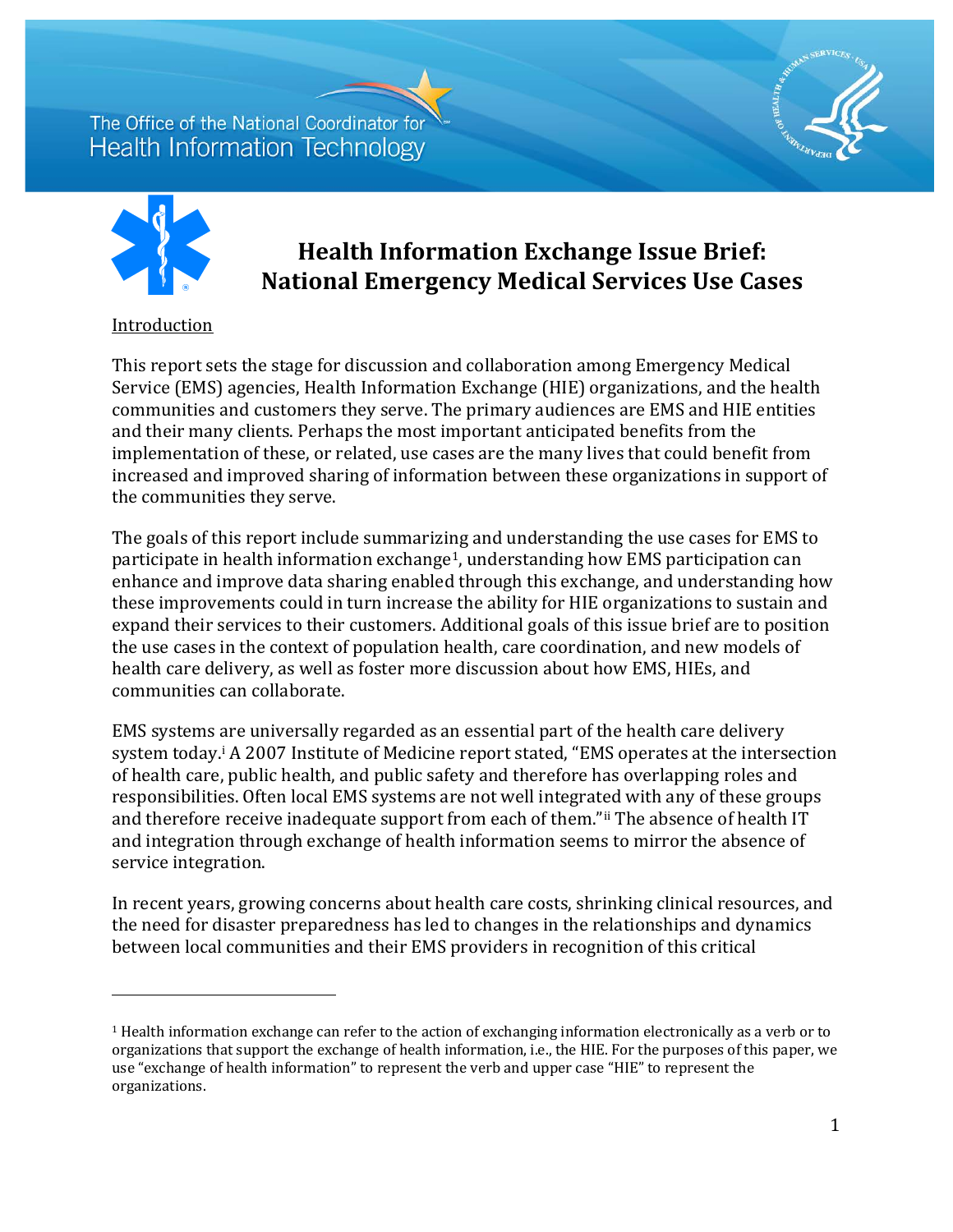

component of their health care systems. This issue brief focuses on how HIEs and EMS can work together to complement these changes with the exchange of health information.

#### Why HIEs and EMS Should Collaborate

EMS agencies can benefit from the improved and consolidated health information that HIEs provide to their participating organizations. The need for information about an individual's health during a disaster was an important driver for health IT adoption and electronic exchange of information. During major U.S. disasters and emergencies over the past decade, e.g., Katrina, there was a higher risk of inappropriate treatment, and even deaths resulting from limited access to needed health records. These same issues persist each time a paramedic is faced with an unconscious or non-communicative patient exhibiting potentially life-threatening symptoms.<sup>iii</sup> If EMS first responders knew vital information such as chronic illnesses, recent hospitalizations and lab results, as well as medications and allergies, they would be able to make more informed, and often better, life-saving decisions.

HIEs often provide access to necessary health information. In addition, HIE data from participating hospitals can assist EMS agencies with quality measures that increasingly must be met. Data regarding the outcomes related to trauma, stroke, and cardiac events are perhaps of the highest priority.[iv](#page-7-3)

EMS agencies increasingly maintain information about emergency transport patients and patients that place emergency calls but do not need emergency care. This information, combined with HIE accessible information, can provide a more complete understanding of a patient's health status. It can also help inform ambulatory clinicians and hospitals about patients' health needs, risk of avoidable hospital readmission, and social determinants of health that contribute to frequent emergencies and emergency departmen[t v](#page-7-4)isits.

New, mobile integrated models of care, such as "Community Paramedicine<sup>[i]"</sup>, are emerging. In these new care models, paramedics expand their roles by leveraging their unique community-based relationships and vantage point. Because they are often the first, and sometimes only, clinicians to see the patients' living environment they can bring unique contributions to care management and population health.

HIE organizations can increase their use by expanding their network of clinical service providers. EMS agencies can be new customers and contributors to a timely health information infrastructure that helps to modernize and improve the local health care delivery system. EMS data can help HIEs enhance the growing number of event notification systems that provide clinical alerting to providers about hospitalizations and emergency department (ED) visits. This data and EMS data are increasingly being used for hot spotting,<sup>[v](#page-7-5)</sup> an assessment of how to improve care and address heavy utilization and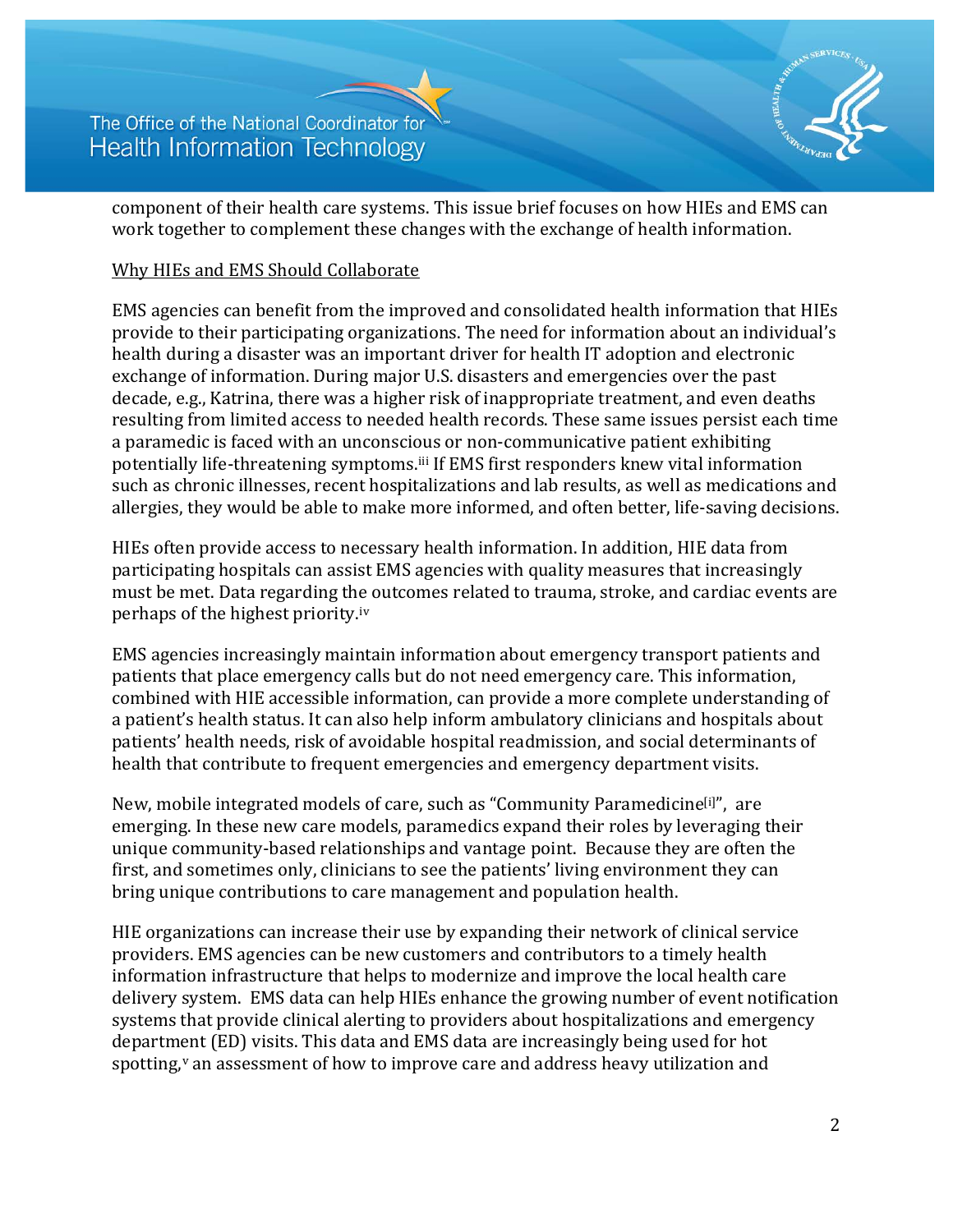

potential overutilization of acute care services. As HIEs offer more analytic services, this data can improve acute and emergency care services.

Patients, communities, and health care providers may experience some of the greatest benefits from this collaboration between EMS and HIEs. First, patients can receive more appropriate emergency medical treatment. Second, patients can get assistance accessing other health and social services when emergency services are not the right resource. Third, health systems can improve care coordination and transitions of care between EMS, hospitals, and specialty care, and also gain more insight into the underlying causes of high emergency and acute care utilization.

#### Brief Summaries of Use Cases: Making the case for engaging EMS in HIE

| Problem to                                                                                                          | Improve immediate treatment of EMS patients and their continued care in Emergency                         |  |
|---------------------------------------------------------------------------------------------------------------------|-----------------------------------------------------------------------------------------------------------|--|
| Solve                                                                                                               | Departments (EDs)                                                                                         |  |
| Data Needed                                                                                                         | Current medical information regarding lab results, medications, allergies, chronic illnesses, and         |  |
|                                                                                                                     | recent surgeries, contact information for primary and specialty care                                      |  |
|                                                                                                                     | <b>Participants</b> - EMS, HIEs, Hospitals, and primary and specialty care                                |  |
| <b>Workflow</b>                                                                                                     |                                                                                                           |  |
| $\bullet$                                                                                                           | EMS staff determine patient identification and then access pertinent medical data relative to new or pre- |  |
| existing conditions when first encountering an emergency patient                                                    |                                                                                                           |  |
| Once EMS staff assess and intervene as needed on the patient's behalf, the EMS electronic patient care<br>$\bullet$ |                                                                                                           |  |
|                                                                                                                     | record (ePCR) can then send information to the receiving ED to support patient admission and treatment    |  |
| <b>Electronic exchange options</b> - HIE single access to multiple EHRs, EHR secure messaging, bi-directional       |                                                                                                           |  |
|                                                                                                                     | exchange with EHRs, dual use of an emergency repository that also supports disaster response              |  |
| Benefits and                                                                                                        | Improved daily EMS emergency response services, timelier information to EDs, and improved                 |  |
| References                                                                                                          | quality metrics                                                                                           |  |
|                                                                                                                     |                                                                                                           |  |
|                                                                                                                     | References: California HIE ONC award, San Diego Beacon, Disasters and Emergency Response                  |  |
|                                                                                                                     | <b>HIE Services report and Regenstrief</b>                                                                |  |

#### **Day-to-day operations Use Case Overview**

## **Mobile Integrated Health Care and Community Paramedicine Use Case Overview**

| Problem to                                                                                      | Improve care coordination and population health and increase appropriate utilization of      |  |
|-------------------------------------------------------------------------------------------------|----------------------------------------------------------------------------------------------|--|
| Solve                                                                                           | emergency and urgent care services                                                           |  |
| Data                                                                                            | Current medical information regarding lab results, medications, allergies, chronic illnesses |  |
| Needed                                                                                          | and recent surgeries; health and social services information regarding current providers     |  |
|                                                                                                 | and services; utilization information and social determinants of health                      |  |
| Participants - EMS, HIEs, Hospitals, primary and specialty care, community-based health service |                                                                                              |  |
| organizations                                                                                   |                                                                                              |  |
| <b>Workflow</b> vi                                                                              |                                                                                              |  |
| Community Paramedics (CPs) become an integral part of the community care continuum and support  |                                                                                              |  |
| patient pre and post hospitalization                                                            |                                                                                              |  |
|                                                                                                 |                                                                                              |  |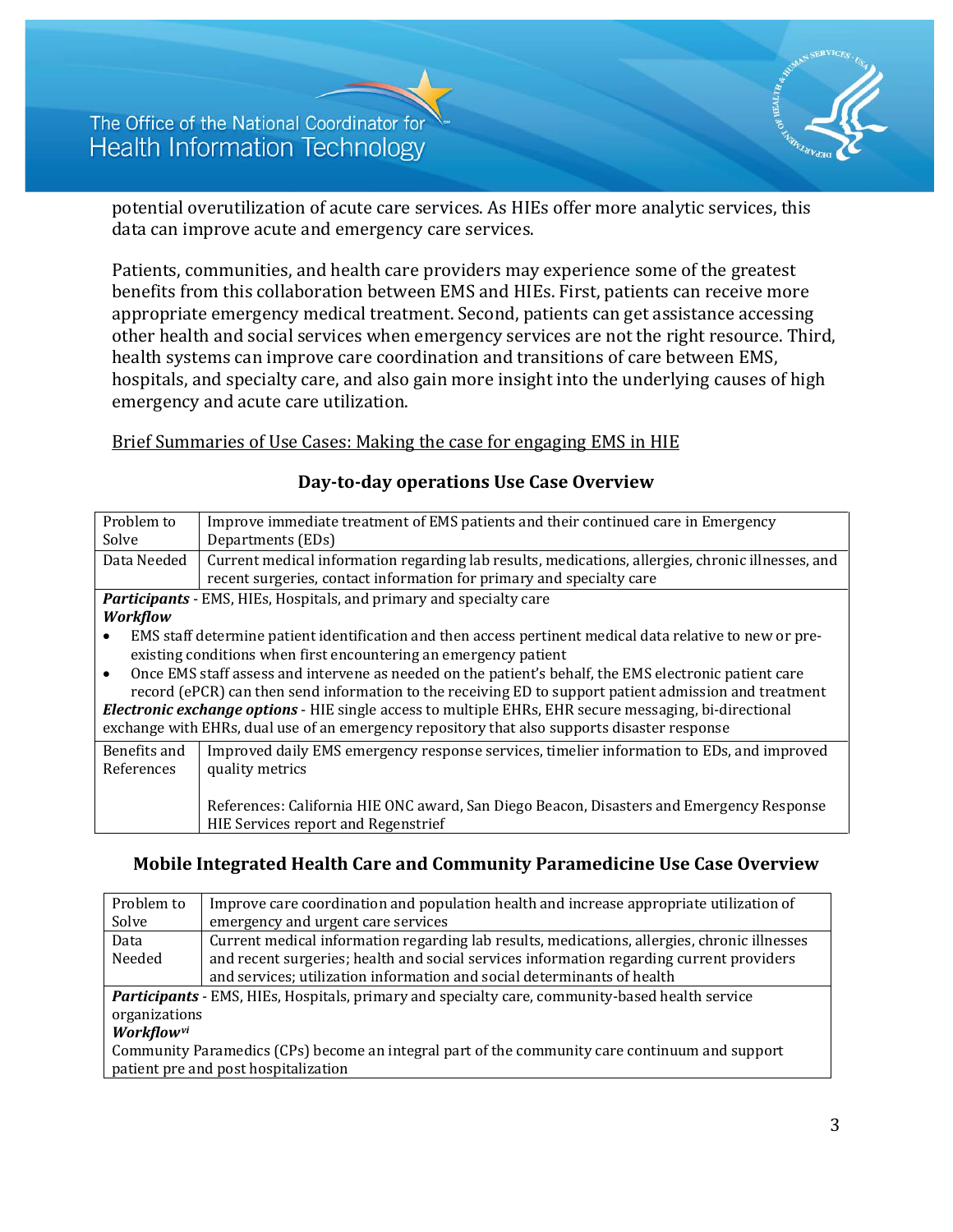

- Prehospital services assess patients not needing emergency treatment and assist them with access to primary care and social services and transport to alternative care and services settings
- Post hospital provide follow up care post discharge, support for patients with severe and multiple chronic illnesses and partner with community to provide preventive care to the underserved

*Electronic exchange options* - HIE single access to multiple EHR systems in the target community and bidirectional exchange with multiple EHRs

| Benefits   | Patients, communities and health systems all benefit from mobile integrated care in which                                                                     |
|------------|---------------------------------------------------------------------------------------------------------------------------------------------------------------|
| and        | EMS is an extension of care for non-emergencies and emergencies, EMS agencies can expand                                                                      |
| References | their services model and reduce unnecessary 911 calls and HIEs can support an expanded<br>services/client network                                             |
|            | References: Minnesota Tri-County Health Care EMS, CA HIE ONC award, San Diego Beacon,<br>Disasters and Emergency Response HIE Services report and Regenstrief |

| Better access to needed health information during a disaster for support during evacuation,                                                                                                                    |  |  |
|----------------------------------------------------------------------------------------------------------------------------------------------------------------------------------------------------------------|--|--|
|                                                                                                                                                                                                                |  |  |
|                                                                                                                                                                                                                |  |  |
|                                                                                                                                                                                                                |  |  |
| Disaster response medical history data - indication that assistance is needed in the event of                                                                                                                  |  |  |
|                                                                                                                                                                                                                |  |  |
|                                                                                                                                                                                                                |  |  |
|                                                                                                                                                                                                                |  |  |
|                                                                                                                                                                                                                |  |  |
|                                                                                                                                                                                                                |  |  |
| Disaster management team quickly identify individuals needing special transport                                                                                                                                |  |  |
| First responders query a system, or systems, that enable patient look up across multiple systems and<br>$\bullet$                                                                                              |  |  |
| ultimately link the responders to needed information across EHR and HIE systems                                                                                                                                |  |  |
|                                                                                                                                                                                                                |  |  |
|                                                                                                                                                                                                                |  |  |
|                                                                                                                                                                                                                |  |  |
| Unified Lookup System for Emergencies), consumer mediated exchange in which individuals maintain                                                                                                               |  |  |
| their aggregate information and systems to link to the designated system, and bi-directional EHR/Personal                                                                                                      |  |  |
| Health Record communication (particularly once needed information sources have been located)                                                                                                                   |  |  |
| Improved disaster management (i.e., disaster medical care, patient tracking and family                                                                                                                         |  |  |
|                                                                                                                                                                                                                |  |  |
|                                                                                                                                                                                                                |  |  |
| References: Katrina Health model, Disasters and Emergency Response HIE Services report                                                                                                                         |  |  |
|                                                                                                                                                                                                                |  |  |
| Clinicians caring for relocated patients from a disaster have access to needed current and recent<br><b>Electronic exchange options</b> - an emergency repository, an interoperability broker (PULSE - Patient |  |  |

## **Emergency preparedness Use Case Overview**

### **Conclusions**

EMS agencies, HIE organizations, and the communities they serve can all benefit significantly by collaborating in one or more of the aforementioned use cases. The use cases discussed are just some of the ways in which EMS, HIE, and health and community services providers can better share information and improve many aspects of health services.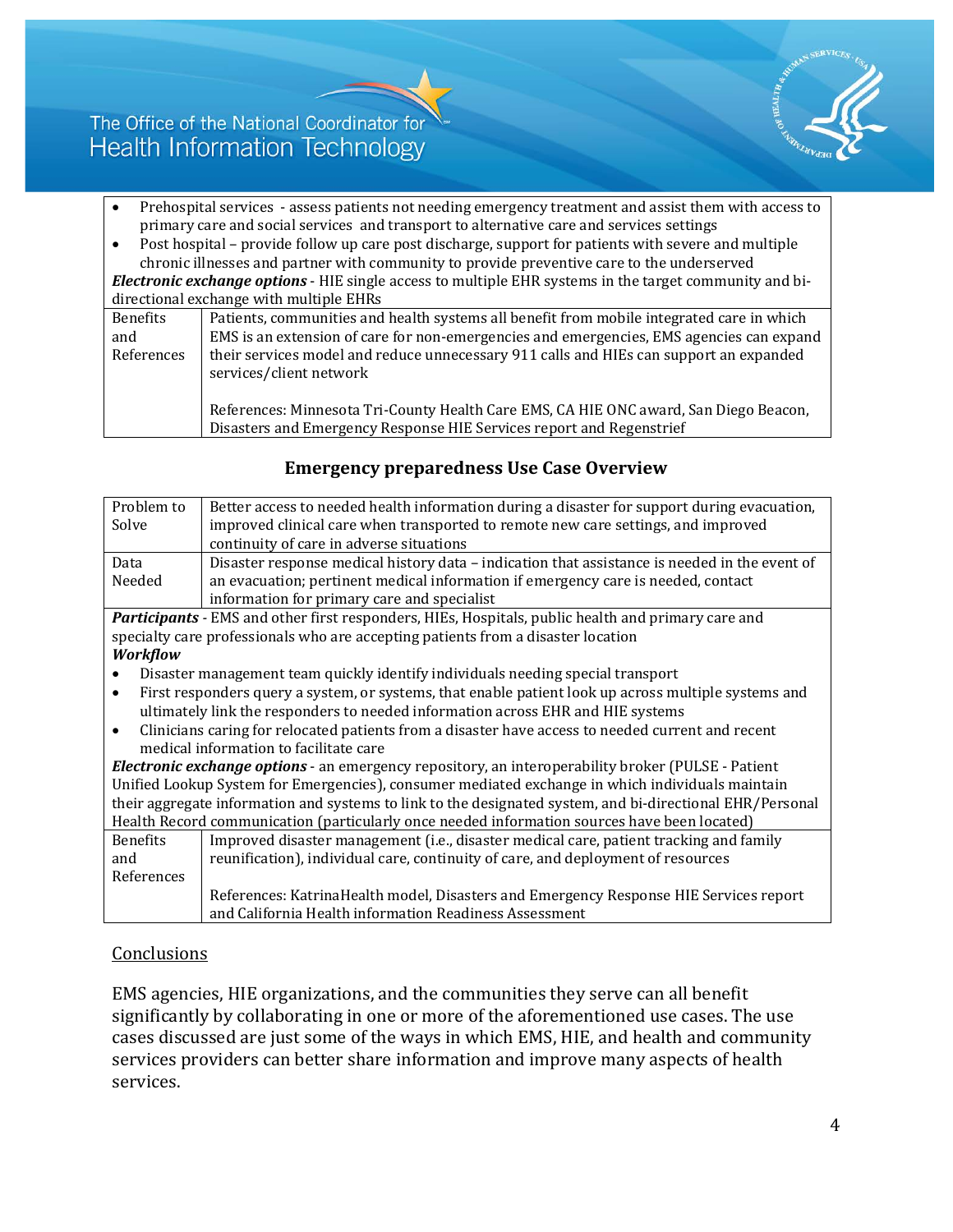

All three use cases represent important gaps in today's U.S. health care systems. Communities that have begun to more tightly integrate EMS services into their health care system have focused on a particular need in their community that would most benefit their residents and address gaps in their services. The approaches for exchanging health information that are most appropriate for each community are dependent on the existing health IT infrastructure. Mature HIEs that can create interfaces that readily translate between ePCRs and EHRs may be the most cost effective way to implement one or more of these use cases.

Several communities that are working to implement one or more use cases highlighted the importance of starting small. Interested organizations should identify the community needs that are most pressing and determine how to enable needed exchange of health information in support of specific community goals. EMS agencies and HIE organizations can start a dialogue in their communities with the relevant stakeholders for one or more of the use cases to see where interest and support lie for addressing the problems and piloting the supporting information exchange. Use this report as introductory material for these discussions.

As noted in the HIE Services in Support of Disaster Preparedness and Emergency Medical Services report<sup>vii</sup>, one challenge that a disaster preparedness health IT solution faces is its infrequent use and the willingness of stakeholders to invest due to limited, albeit critical, use. Infrequent use of a system also may limit its likely use in an emergency. These challenges suggest that the further exploration of multiple uses for systems like PULSE is warranted. Perhaps a regional system that serves multiple states or is designed for rural areas that have similar needs for daily support of individuals in remote locations would help define a combined use case.

### Additional Resources

*Federal Resources*

- Emergency Care Coordination Center, U.S. Department of Health and Human **[Services](http://www.phe.gov/eccc/Pages/default.aspx)**
- [Health Information Exchange services in Support](https://www.healthit.gov/sites/default/files/hiefordisasterresponse_final_04232014.pdf) of Disaster Preparedness and [Emergency Medical Response](https://www.healthit.gov/sites/default/files/hiefordisasterresponse_final_04232014.pdf) (San Diego and Katrina)
- [State Health Information Exchange Cooperative Agreement Program](http://www.healthit.gov/policy-researchers-implementers/state-health-information-exchange)
- [NHIN Trial Implementations Emergency Responder Use Case Requirements](http://www.healthit.gov/sites/default/files/emergency-responder-use-case-requirements-2.pdf)  [Document](http://www.healthit.gov/sites/default/files/emergency-responder-use-case-requirements-2.pdf)
- [Patient Unified Lookup System For Emergencies \(PULSE\)](http://healthit.gov/sites/default/files/providers/PULSE_Report4-9-15.pdf)

## *Federal Agencies*

- [Office of the National Coordinator for Health Information Technology \(ONC\)](http://www.healthit.gov/newsroom/about-onc)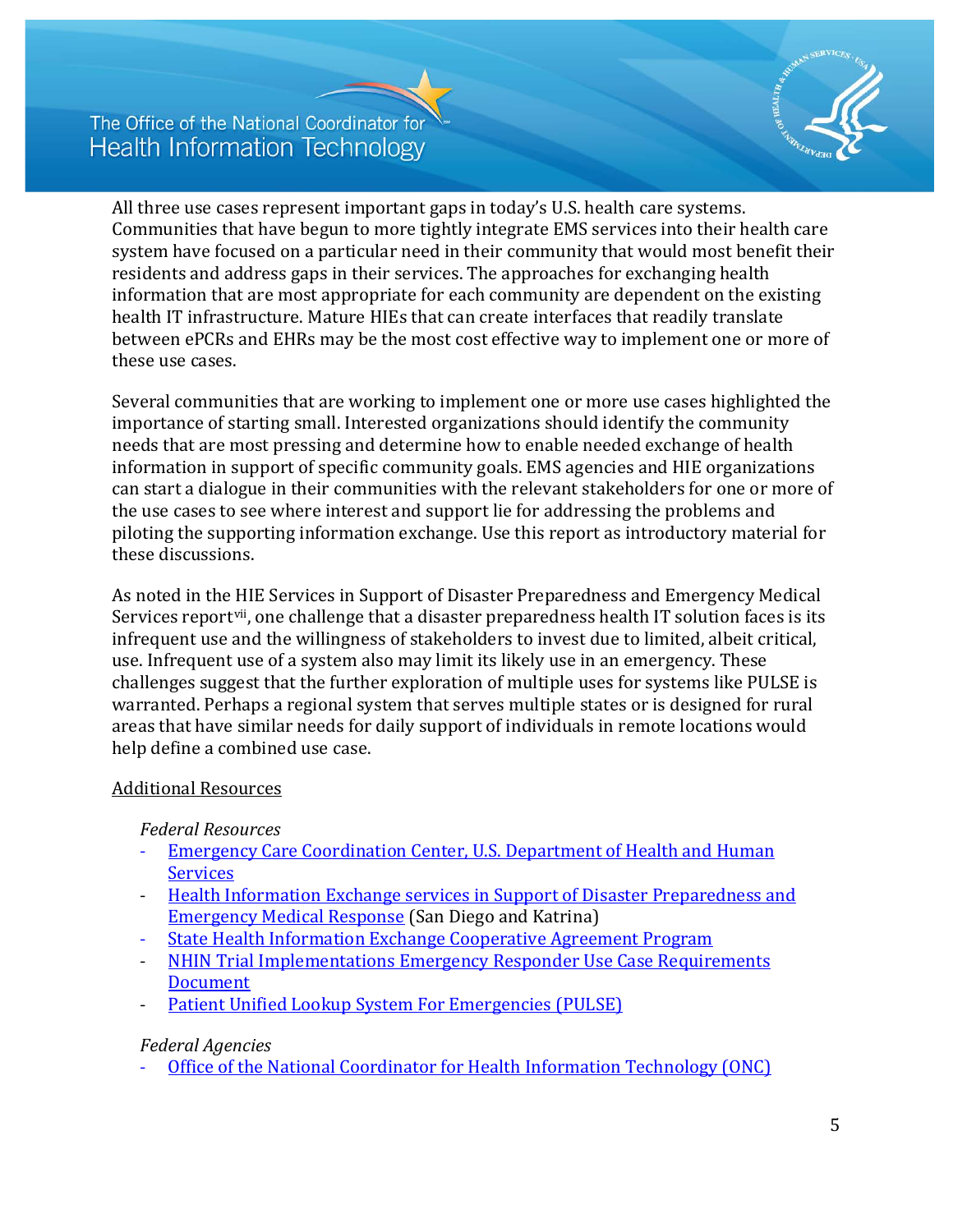

- [Office of the Assistant Secretary for Preparedness and Response \(ASPR\)](http://www.phe.gov/about/pages/default.aspx)

### *EMS Information Exchange*

- [Emergency Medical Services: The Frontier in Health Information Exchange](http://www.ncbi.nlm.nih.gov/pmc/articles/PMC3041358/) (Regenstrief)
- [Emergency Medical Services At the Cross Roads](http://www.nap.edu/read/11629/chapter/1#ii)
- [NEMSIS performance measures](http://www.nemsis.org/referenceMaterials/performanceMeasures.html)
- California EMS Authority Health Information Exchange Readiness [Assessment/Survey](http://www.emsa.ca.gov/Media/Default/PDF/EMS%20Project%20Full%20Report%20FINAL%2012-19-13%20REVISED.pdf)
- [California EMS Authority Health Information Exchange Resources](http://emsa.ca.gov/HIE)
- Lessons from KatrinaHealth

### *Community Paramedicine*

- Assessment of the status of [Mobile Integrated Healthcare and Community](https://www.nasemso.org/Projects/MobileIntegratedHealth/documents/CP-MIH-Survey-2014-2015.pdf)  [Paramedicine in states and Territories](https://www.nasemso.org/Projects/MobileIntegratedHealth/documents/CP-MIH-Survey-2014-2015.pdf)
- [Community Paramedicine: A Promising Model for Integrating Emergency and](http://www.ucdmc.ucdavis.edu/iphi/publications/reports/resources/IPHI_CommunityParamedicineReport_Final%20070913.pdf)  [Primary Care](http://www.ucdmc.ucdavis.edu/iphi/publications/reports/resources/IPHI_CommunityParamedicineReport_Final%20070913.pdf) (San Diego)
- [How 4 Cities are Making Community Paramedicine Work for Them](http://www.ems1.com/community-paramedicine/articles/1949030-How-4-cities-are-making-community-paramedicine-work-for-them/)
- [Tri-County Health Care EMS Case Study](http://www.naemt.org/docs/default-source/community-paramedicine/mih-cp-grid/tricounty-case-study-1.pdf?sfvrsn=2)

## Important Terms

**Clinical alerting or ADT alerts** - Automated clinical alerts based on hospital admissions, discharge, and transfer (ADT) events; messages indicating a change in a patient's status in relationship to care transitions

**Electronic Health Record (EHR**) – A digital version of a patient's paper chart. EHRs are real-time, patient-centered records that make information available instantly and securely to authorized users

**Electronic Patient Care Record (ePCR)** – Term used by EMS providers for their increasingly standardized automated records. The standards are set by the National EMS Information System (NEMSIS) organization, a national effort to standardize data collected by EMS agencies.

**Health Information Exchange** (or exchange of health information as used in this issue brief)– is the action of using an electronically-based system which allows doctors, nurses, pharmacists, other health care providers, and patients to appropriately access and securely share a patient's vital medical information electronically, thus improving the speed, quality, safety, and cost of patient care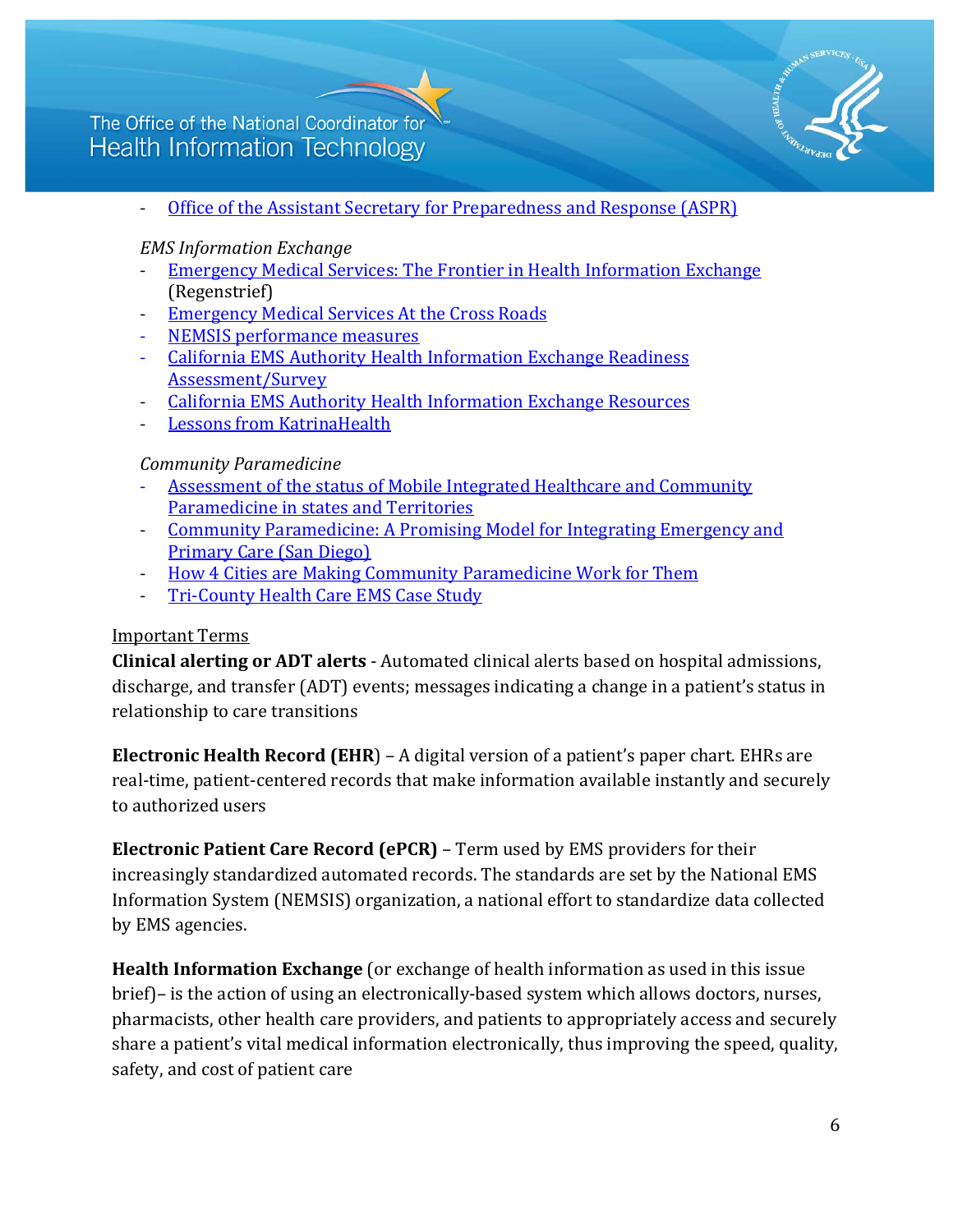

There are currently three key forms of health information exchange:

- [Directed Exchange](http://www.healthit.gov/providers-professionals/health-information-exchange/what-hie#directed_exchange)  ability to send and receive secure information electronically between care providers to support coordinated care
- [Query-based Exchange](http://www.healthit.gov/providers-professionals/health-information-exchange/what-hie#query-based_exchange)  ability for providers to find and/or request information on a patient from other providers, often used for unplanned care
- Consumer or Patient [Mediated Exchange –](http://www.healthit.gov/providers-professionals/health-information-exchange/what-hie#consumer-mediated_exchange) ability for patients to aggregate and control the use of their health information among providers

**Health Information Exchange (sometimes referred to as HIEs)** – refers to organizations that serve as facilitators of health information exchange by providing the governance, policy, legislation, trust and collaboration necessary to bring together the many different stakeholders that exchange health information.

**Interoperability** – The architecture or standards that make it possible for diverse EHR systems to work compatibly in a true information network

**Patient mediated exchange** (see above, under Health Information Exchange)

**Query-based exchange** (see above, under Health Information Exchange)

**Secure message** – A way to communicate with health care providers using the Internet, similar to email, but with extra security to protect health information

**Transitions of Care (TOC)** – Actions which involve patients being referred or transported to other provider locations or facilities, most commonly from hospitals to rehab or nursing home, and referring patients from primary care physicians to specialty care providers. Providers seeking EHR incentives must meet TOC measures regarding transmission of summary of care records when transitioning or referring patients to another provider or care setting.

i<br>I <sup>i</sup> Community Paramedicine: A Promising Model for Integrating Emergency and Primary Care July 2013 [http://www.naemt.org/Files/MobileIntegratedHC/UC%20Davis%20Community%20Paramedicine%20Repo](http://www.naemt.org/Files/MobileIntegratedHC/UC%20Davis%20Community%20Paramedicine%20Report.pdf) [rt.pdf](http://www.naemt.org/Files/MobileIntegratedHC/UC%20Davis%20Community%20Paramedicine%20Report.pdf)

ii Emergency Medical Services At the Crossroads 2007 p.38